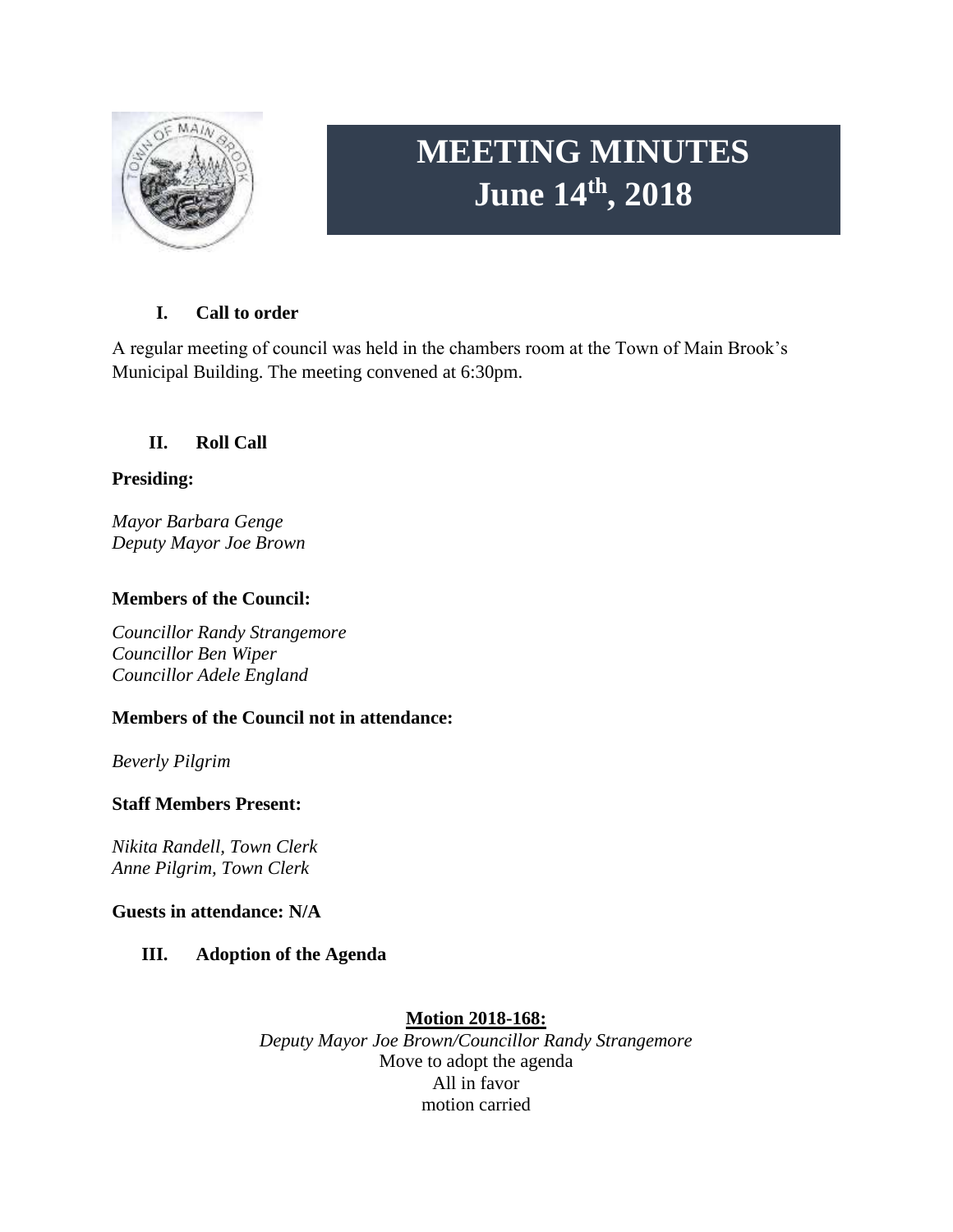#### **IV. Adoption of the minutes**

### **Motion 2018-169**

*Councillor Adele England/Deputy Mayor Joe Brown* Move to adopt and sign the meeting minutes of **May 16th, 2018** All in favor Motion Carried

#### **V. Business Arising**

**Code of Conduct –** Town Clerk Randell and Pilgrim advised council that the Commissioner of Oaths was unavailable for tonight's meeting and advised council to make personal arrangements with the commissioner to have documents signed and then submitted to the office.

**Canada Day –** Councillor England brought council up to speed on what will be happening for Canada Day and advised that the committee will be responsible for the planning this year. Clerk Randell and Councillor England to connect later in the week to determine a checklist of who needs to be called for donations and other duties that will be required.

#### **Motion 2018-170**

*Deputy Mayor Joe Brown/Councillor England* Move to pay 50% of the cost of Fireworks for Canada Day All in Favor Motion Carried

**Chlorination System –** Councillor Wiper informed council that the Gas Tax application for the Chlorination System is currently on hold. The reasoning for the hold is that, after communication with Chris Power from Municipal Affairs, he was advised that there is other funding available rather than using Gas Tax funds for the system. Council agreed that the Gas Tax Application should be put on hold in order to try and obtain funding from another source before proceeding.

#### **Motion 2018-171**

*Councillor Ben Wiper/Deputy Mayor Joe Brown* Move to submit an application to Municipal Affairs for Special Funding All in favor Motion Carried

**Date for Fire Hydrant Flush –** Clerk Randell and Clerk Pilgrim passed along the message from the Maintenance man that a date is needed to flush the hydrants as Genge's Electrical will need to be on site for the flushing. Councillor Strangemore advised he will get in contact with the Fire Department, the Maintenance Man, and Genge's Electrical to formally set a date.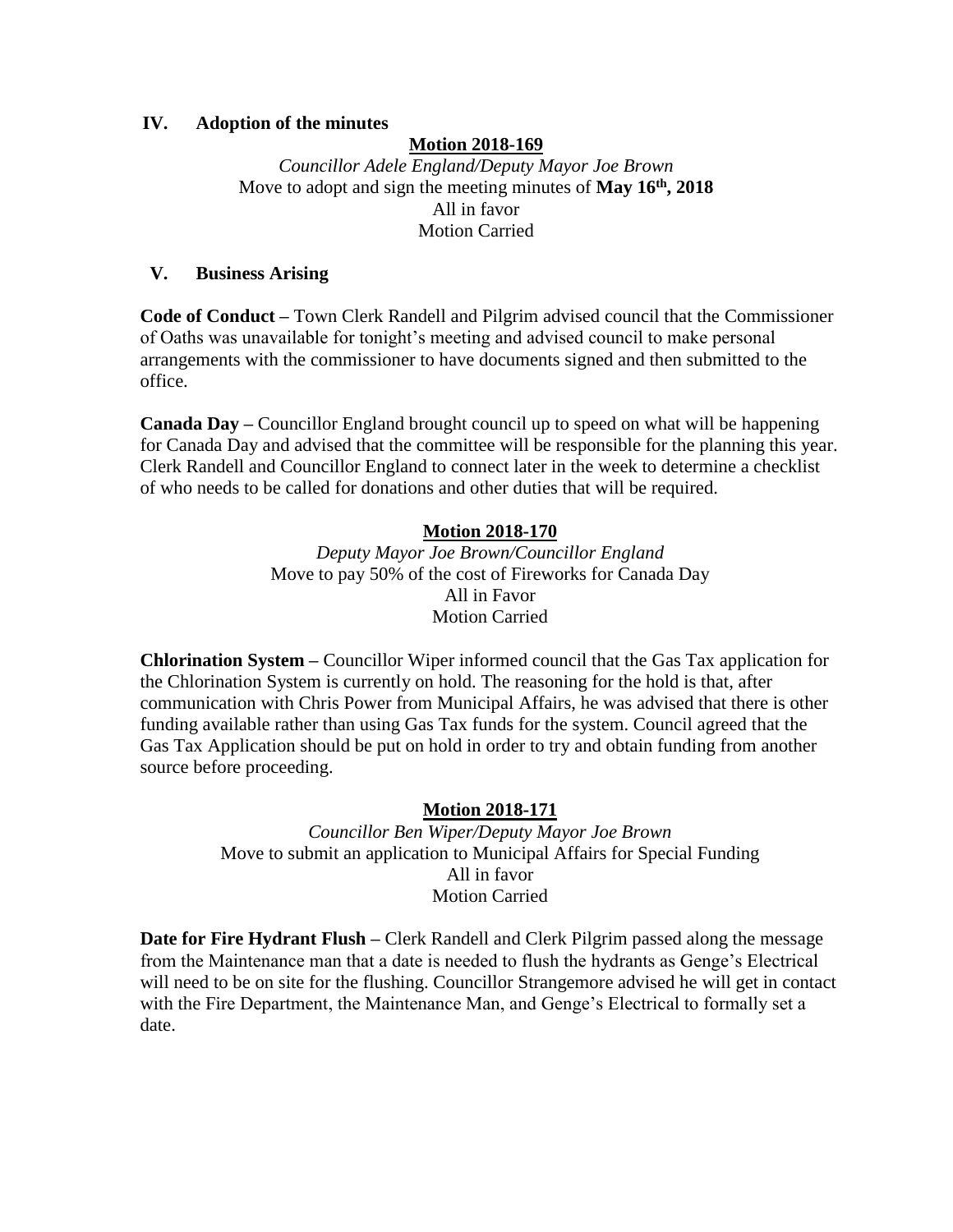**Crosswalk and Reduced speed zone on Route 432 –** Clerk Pilgrim advised council that the application for the signage for route 432 has been submitted. Clerk Pilgrim tried to contact the Department of Transportation and Works for an update on the status of the application however received no response. Will update council when additional information becomes available.

**Email items to forward to council –** Council advised the clerks that publicity and sale items/emails be excluded from the list on what to send to council members.

**Ad for Northern Pen Grad Supplement –** Clerk Randell informed council that the application to support the local newspaper for the Graduation Edition has been submitted.

**Asset Management -** Clerk Randell and Clerk Pilgrim advised council to make a decision on who will be attending the Asset Management Training as the organizers of the event are waiting for our reply. Council agreed that Clerk Randell should attend the training and agreed to pay the \$99 fee plus travel related costs in order for Clerk Randell to attend.

# **Motion 2018-172**

*Councillor Ben Wiper/Councillor Strangemore* Move to pay \$99 Asset Management Fee plus travel related costs for Clerk Randell to attend Asset Management Training on June 27<sup>th</sup>. All in favor Motion Carried

#### **VI. New Business**

**Day of action for a ban on single use plastic bags in NL – Clerk Randell discussed the motion** that was brought forward at the AGM for a day of action for a ban on single use plastic bags in NL. Mayor Genge noted that she was present at the event when the motion was brought forward. Council agreed, along with other municipalities, to submit a letter of support, for this day of action, to Andrew Parsons, the Minister of Municipal Affairs and Environment.

## **Motion 2018-173**

*Councillor Strangemore/Deputy Mayor Joe Brown* Move to submit a letter of support to Municipal Affairs and Environment calling for a day of action for a ban on single bag use in NL All in favor Motion Carried

**New Horizons for Seniors Program –** The application deadline for the New Horizons for Seniors Program is June 22<sup>nd</sup>. Clerk Randell was aware that there were applications submitted the previous year but were not successful due to surpassing the deadline date. Clerk Randell requested for council to advise as to whether or not last years applications would be resubmitted and council agreed that 2 out of the 3 applications will not be submitted. **(In-Camera)**. The application that will be resubmitted to the New Horizons for Seniors Program is the Senior Led Recreation Committee Technology Foundation.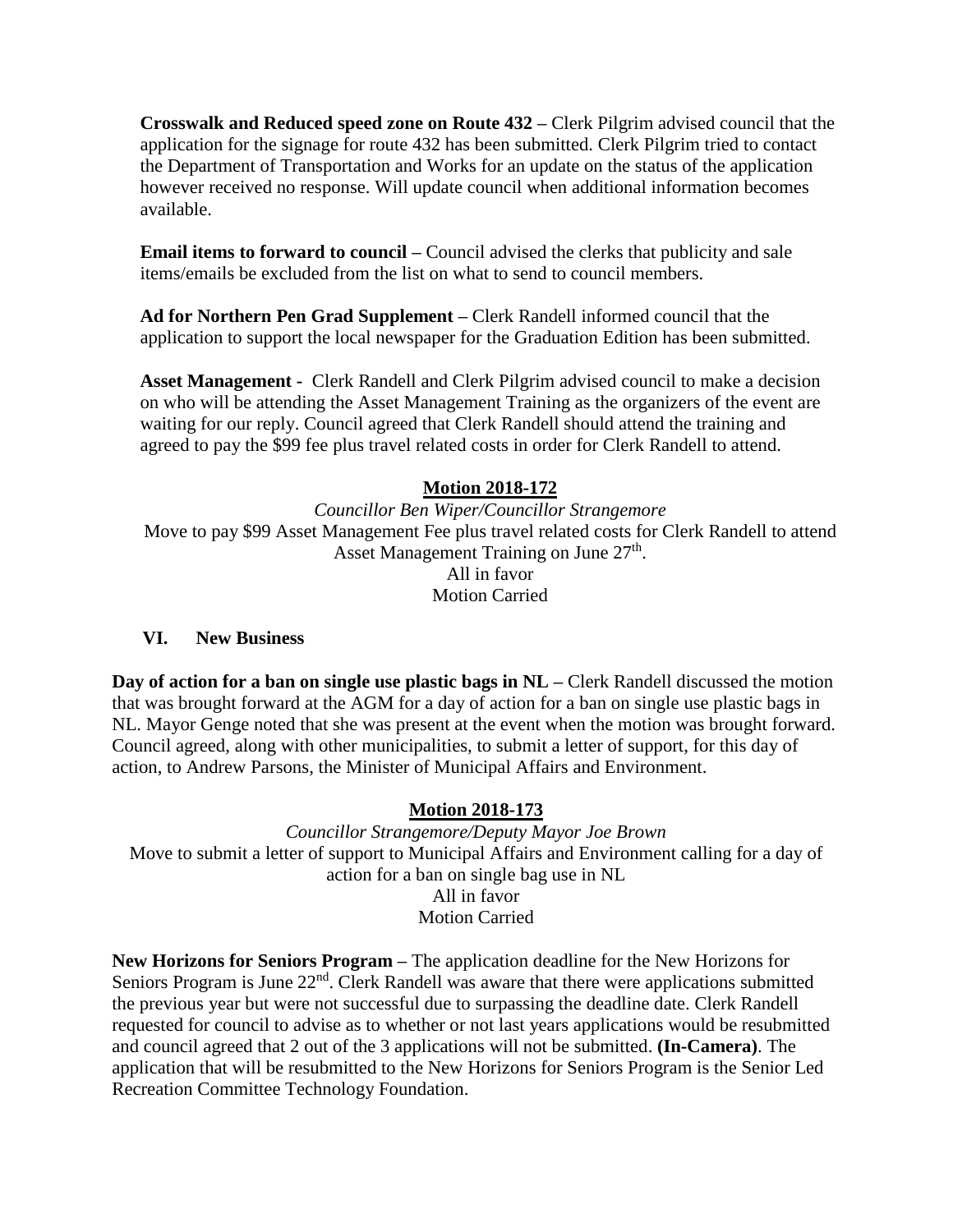**Signing Authority –** Clerk Randell presented the documentation that needed to be signed in order for Clerk Randell to have signing authority with the General account and Gas Tax account. Clerk Pilgrim to be added following the approval of Clerk Randell to the account. Only one office can be added at a time. In addition, Mayor Genge suggested that it would be proactive to have Clerk Pilgrim signed on as a representative with the Canada Revenue Agency. All in agreeance with the suggestion.

## **Motion 2018-174**

Deputy Mayor Joe Brown/Councillor Strangemore Move to add Clerk Anne Pilgrim as a representative with Canada Revenue Agency All in favor Motion Carried

**GCOS Grants and Contributions Online –** Clerk Randell informed council that the online registration to submit applications through Service Canada is complete.

**Tax Recovery Plan –** Clerk Randell brought council up to speed on the Tax Recovery Plan and Summary that has to be submitted by June 30<sup>th</sup> of every year in order to be eligible to receive our Municipal Operating Grants. Discussion about The Tax Recovery Plan and Summary took place and Clerk Randell read and reviewed the plan which was deemed satisfactory by the council.

### **Motion 2018-175**

*Councillor Ben Wiper/Councillor Adele England* Move to accept and submit the Tax Recovery Plan and Receivables Summary as Presented to the Department of Municipal and Intergovernmental Affairs All in favor Motion Carried

**Students to deliver flyers to houses –** In an effort to ensure that every resident receives the newsletter/flyers which is issued by the town and contains important information, it was decided to give the youth of the area the opportunity to deliver the newsletters/flyers to houses.

## **Motion 2018-176**

*Mayor Barb Genge/Deputy Mayor Joe Brown* Move to have youth of the area deliver newsletters/flyers for \$30 All in favor Motion Carried

**New Printer –** Clerk Randell and Clerk Pilgrim discussed with council the issues they are facing with the current printer. It is not printing right and having to scan large documents is becoming a challenge. Council along with the clerks agreed to have quotes ready for a new printer to be presented at the next regular meeting of council.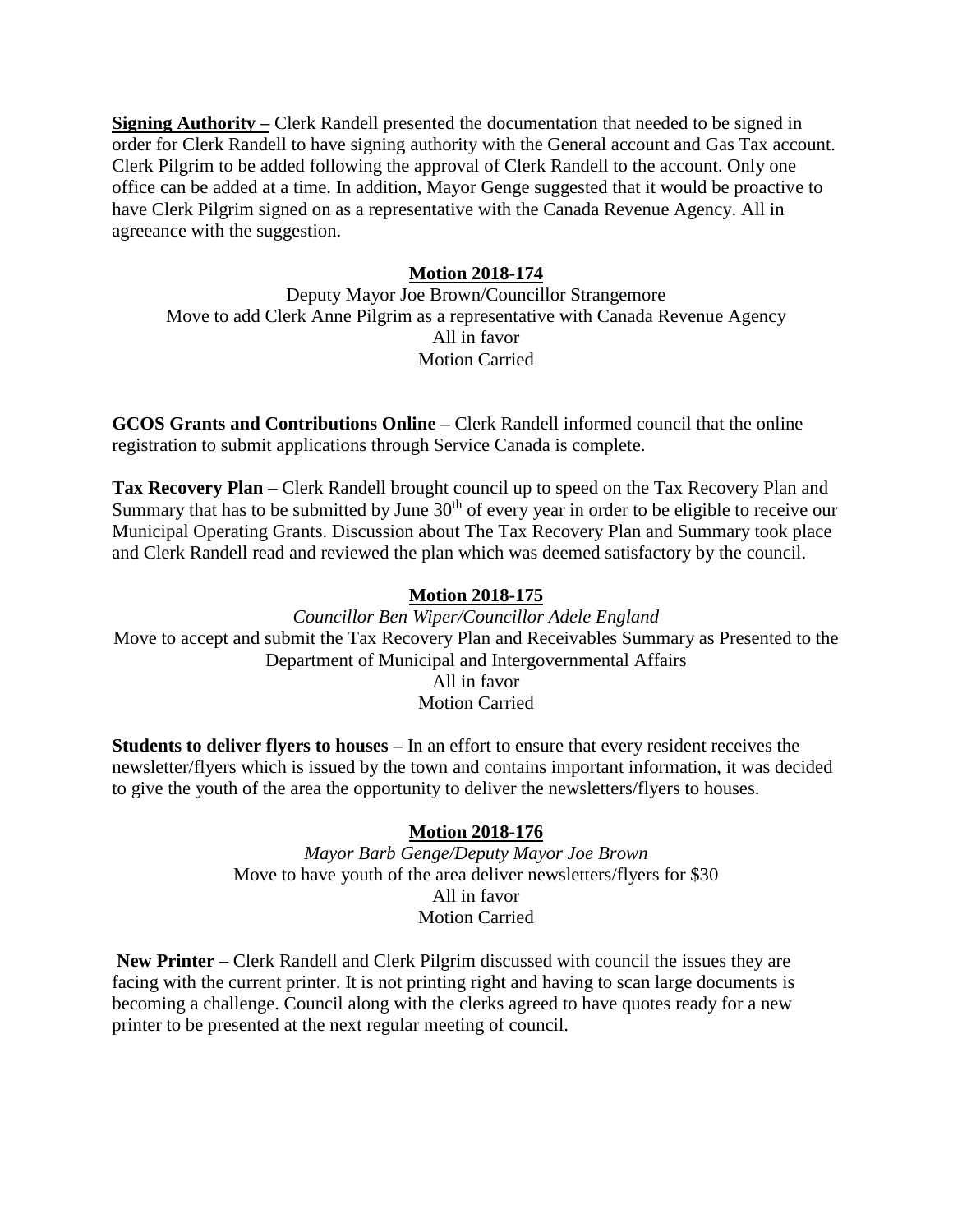## **VII. Correspondence**

**Letter from Mr. Schnare –** Clerk Randell and Clerk Pilgrim provided council with a copy of the letter from Mr. Schnare which was a request for a commitment from the town regarding blast freezer repairs and installation of new ones at Northern Lights Seafoods. His question was if we had obtained any funding towards this and if the Town of Main Brook did obtain funding, was it a repayable loan or funding received that was non-payable? After much discussion, the town decided that while the it is important to support our resources for a sustainable future, Northern Lights Seafoods falls under Main Brook Research and Development as they are the plant owners. In addition to this, while his current lease status is that it is valid until 2029, council agrees there is no urgency to make a high cost commit with a current lease already in place. Council suggested a response letter to be drafted and sent to Mr. Schnare stating the above.

**Letter from Minfocus –** Council reviewed the response letter from MinFocus that discussed the round plant project and they advised council they would be able to sit with council when they are in the area to discuss the future of this project.

**Letter from resident (1) and (2) – Council received into the town office two letters surrounding** the same issue. The issue is the rock and boulders that the park owner has put in place which barricades the gravel road therefore permitting access to residents. After much discussion around the issue whether or not the rocks fall within the owner's boundary line, council decided two letters be written to inform the residents that submitted the letter, that the council will collaborate with the business owner to ensure proper boundary line markers are displayed in order to create less confusion for the residents of the area. Clerk Randell to write response letters to the two residents who submitted a letter as well as write a letter to the business owner requesting proper signage.

**Municipal Affairs (MTF) for training –** Clerk Pilgrim presented the letter to council which showed that the matched training funding for training was approved.

# **VIII. Recreation Committee Update**

As discussed under Canada Day in Business Arising.

# **IX. Public Works Committee Report**

Councillor Strangemore informed the council that the roads have been graded but it rained immediately after so he will go again as soon as the weather permits.

# **X. Fire Department Update**

Clerk Randell and Clerk Pilgrim gave a brief update regarding the application to the IGA for breathing apparatuses. The required additional paperwork in order to receive the funding has been submitted and the grant should be received into office soon.